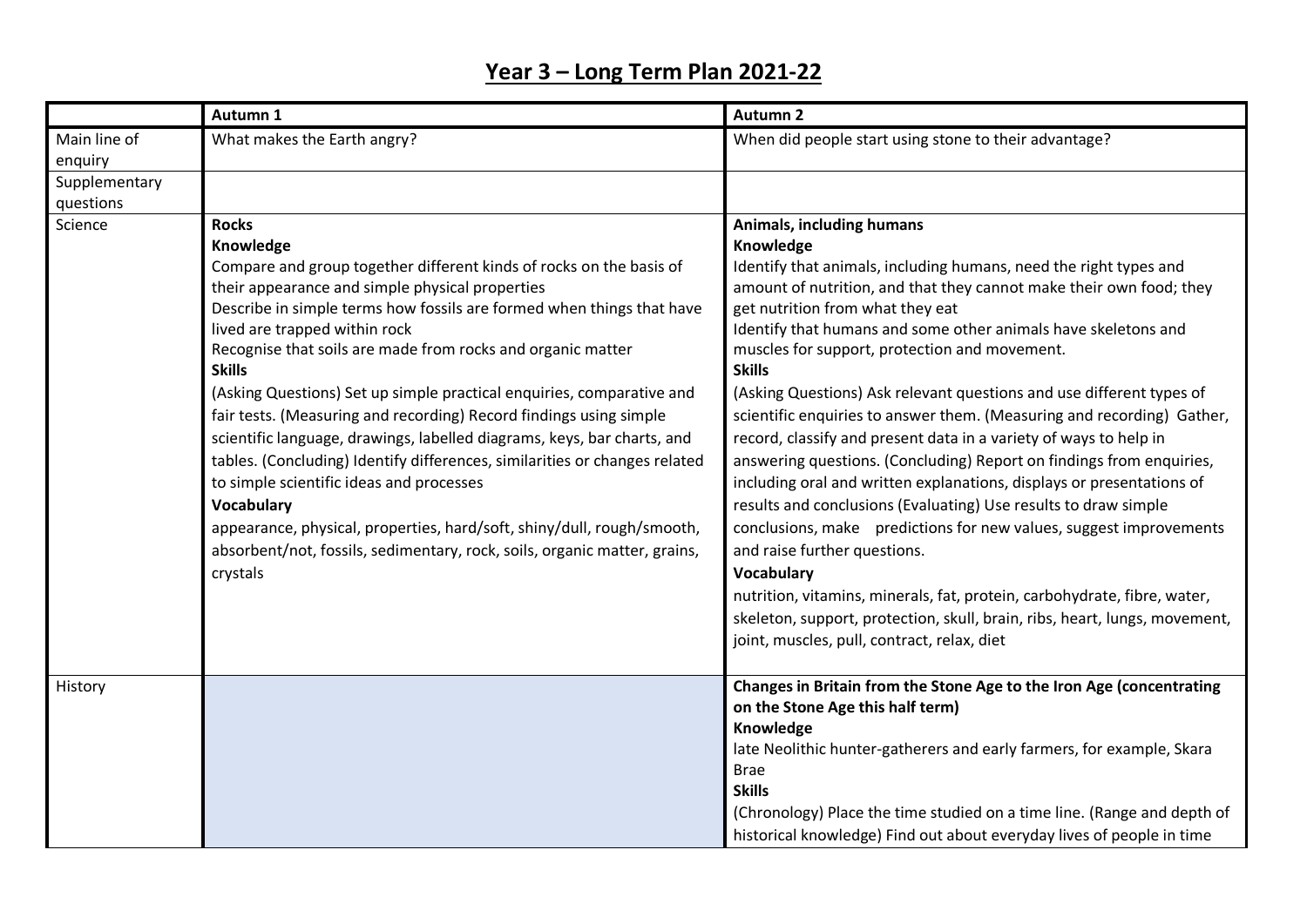|           |                                                                                                                                                                                                                                                                                                                                                                                                                                                                                                                                                                                                                                    | studied. Compare with our life today. Identify reasons for and results of<br>people's actions. Understand why people may have had to do<br>something. (Interpretation of history) Identify and give reasons for<br>different ways in which the past is represented. Distinguish between<br>different sources and evaluate their usefulness. Look at representations<br>of the period - museums, cartoons etc. (Historical Enquiry) Select and<br>record information relevant to the study. Begin to use the library, e-<br>learning for research, ask and answer questions.<br>Vocabulary<br>cave painting, mammoth, Neolithic man/woman, fur pelt, throwing<br>stones, spears, house, Skara Brae, hand axe, antler, borer, hammer<br>stone, jewellery |
|-----------|------------------------------------------------------------------------------------------------------------------------------------------------------------------------------------------------------------------------------------------------------------------------------------------------------------------------------------------------------------------------------------------------------------------------------------------------------------------------------------------------------------------------------------------------------------------------------------------------------------------------------------|--------------------------------------------------------------------------------------------------------------------------------------------------------------------------------------------------------------------------------------------------------------------------------------------------------------------------------------------------------------------------------------------------------------------------------------------------------------------------------------------------------------------------------------------------------------------------------------------------------------------------------------------------------------------------------------------------------------------------------------------------------|
| Geography | <b>Volcanoes and Earthquakes</b><br>Knowledge<br>Physical geography - volcanoes and earthquakes<br>How these are created, recognise and label features<br>Locate the world's active volcanoes and earthquakes, locate the 'Ring of<br>Fire'<br>Learn about the Earth's tectonic plates and how these move to create<br>volcanoes and earthquakes<br><b>Skills</b><br>Use maps, atlases, globes and digital/computer mapping to locate<br>countries and describe features studied<br>Locate the world's countries using maps concentrating on their<br>environmental regions and key physical characteristics.<br><b>Vocabulary</b> |                                                                                                                                                                                                                                                                                                                                                                                                                                                                                                                                                                                                                                                                                                                                                        |
| Art / DT  | DT - Generate, develop, model and communicate their ideas through<br>discussion, annotated sketches, cross-sectional and exploded diagrams,<br>prototypes, pattern pieces and computer-aided design<br>Select from and use a wider range of materials and components,<br>including construction materials, textiles and ingredients, according to<br>their functional properties and aesthetic qualities<br>Evaluate their ideas and products against their own design criteria and<br>consider the views of others to improve their work<br>Mentos and coke volcano as a start of unit 'hook'<br>DT/ Art making a volcano.        | Lascaux Paintings - Cave painting - Stone Age Art<br>Colour, Drawings (origins), Shape, Line<br><b>Cave Paintings and Stonehenge Art</b><br>Art - Links to 'Stone Age to Iron Age' topic. Pupils to improve their<br>mastery of art and design techniques, including drawing, painting and<br>sculpture with a range of materials [for example, pencil, charcoal, paint,<br>clay]<br>DT - Reduced Sugar recipes. In this topic, children will learn about the<br>importance of not consuming products which are high in sugar<br>(frequently or in large quantities) and the associated health benefits                                                                                                                                                |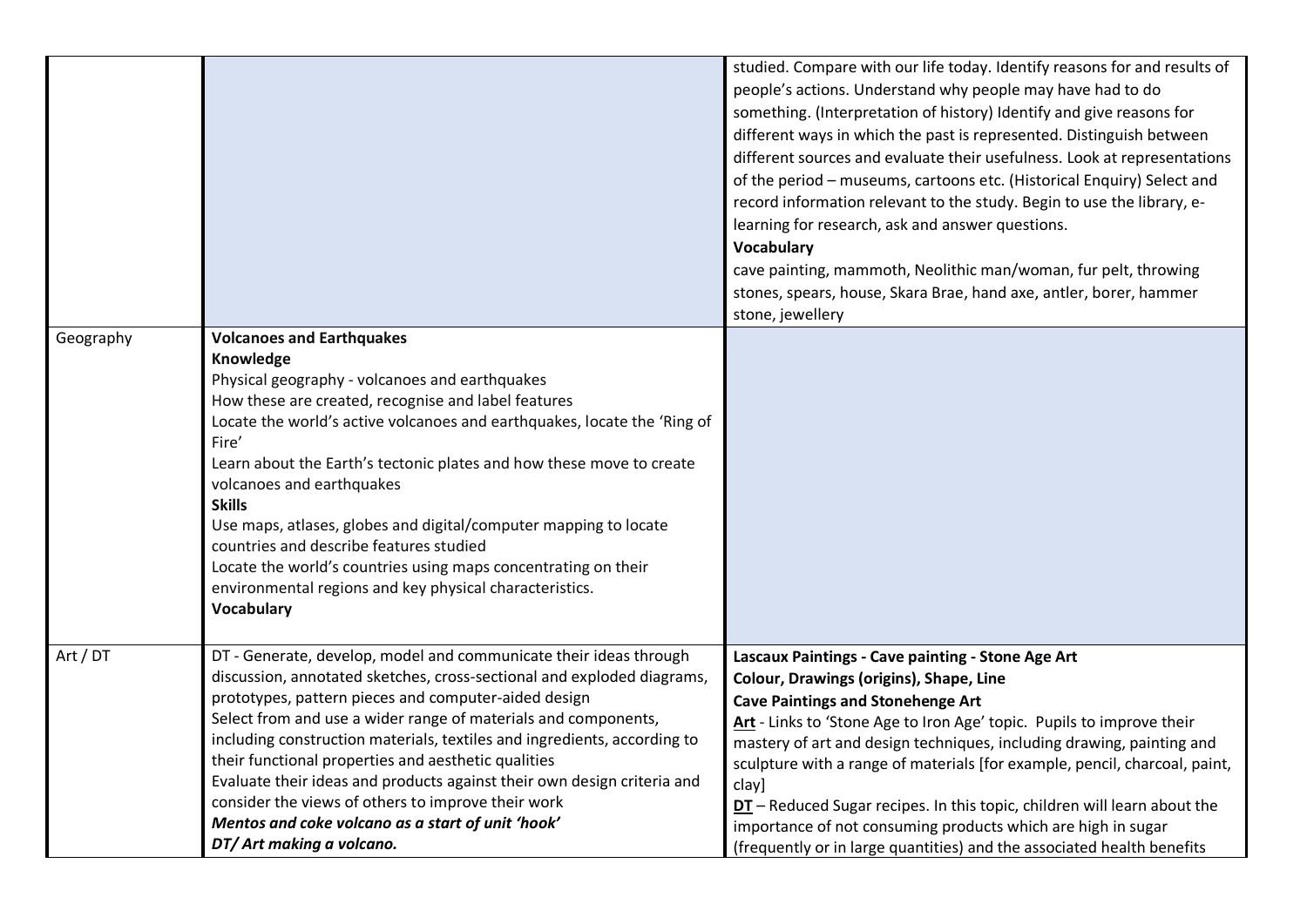|            |                                                                                         | (dental). The updated Eatwell Guide reflects this message through the<br>removal of the purple section. The current health message is that there<br>isn't really a role as such for these products in a healthy diet. However<br>the inclusion of some products high in fat/sugar outside the 'plate'<br>depicts the very limited role, if any, they should have.<br><b>Skills</b> - 1. Explore and evaluate a range of existing products using<br>common sweet snack/treat/drink products, to identify foods which are<br>high(est) in sugar, and then rank.<br>2. Create an adapted recipe for a reduced sugar version of the fairy cake<br>which includes a cross sectional diagram with some annotation,<br>including a list of ingredients.<br>3. Use tools and equipment safely with the correct technique (e.g.<br>folding/mixing/beating) to produce their product.<br>4. Demonstrate clear understanding of hand hygiene and safety prior to<br>any food handling/practical activity.<br>Vocab - Eatwell Guide / Balance, Dental Caries, Adapt, Substitute,<br>Ingredient, Evaluate / taste test, Hand hygiene / Safety |
|------------|-----------------------------------------------------------------------------------------|----------------------------------------------------------------------------------------------------------------------------------------------------------------------------------------------------------------------------------------------------------------------------------------------------------------------------------------------------------------------------------------------------------------------------------------------------------------------------------------------------------------------------------------------------------------------------------------------------------------------------------------------------------------------------------------------------------------------------------------------------------------------------------------------------------------------------------------------------------------------------------------------------------------------------------------------------------------------------------------------------------------------------------------------------------------------------------------------------------------------------------|
| English    | Non - Fiction - Instructions - making a volcano<br><b>Narrative</b> – Adventure stories | Stimulus/Novel - Stig of the Dump - Clive King<br>Non - Fiction - Non-fiction reports                                                                                                                                                                                                                                                                                                                                                                                                                                                                                                                                                                                                                                                                                                                                                                                                                                                                                                                                                                                                                                            |
|            | <b>Stimulus/Novel</b> - Stig of the Dump - Clive King                                   | Narrative - Adventure stories                                                                                                                                                                                                                                                                                                                                                                                                                                                                                                                                                                                                                                                                                                                                                                                                                                                                                                                                                                                                                                                                                                    |
|            |                                                                                         | <b>Poetry - descriptive poetry</b>                                                                                                                                                                                                                                                                                                                                                                                                                                                                                                                                                                                                                                                                                                                                                                                                                                                                                                                                                                                                                                                                                               |
| Enrichment |                                                                                         |                                                                                                                                                                                                                                                                                                                                                                                                                                                                                                                                                                                                                                                                                                                                                                                                                                                                                                                                                                                                                                                                                                                                  |
|            | <b>Natural History Museum</b>                                                           | Cave Paintings and Stonehenge Art                                                                                                                                                                                                                                                                                                                                                                                                                                                                                                                                                                                                                                                                                                                                                                                                                                                                                                                                                                                                                                                                                                |
| Activities | DT/ Art making an active volcano.                                                       |                                                                                                                                                                                                                                                                                                                                                                                                                                                                                                                                                                                                                                                                                                                                                                                                                                                                                                                                                                                                                                                                                                                                  |

|               | Spring 1                                                    | <b>Spring 2</b>                                                             |
|---------------|-------------------------------------------------------------|-----------------------------------------------------------------------------|
| Main line of  | How did the discovery of metal change the way people lived? | How have our school grounds changed over time?                              |
| enquiry       |                                                             |                                                                             |
| Supplementary |                                                             |                                                                             |
| questions     |                                                             |                                                                             |
| Science       |                                                             | <b>Plants</b>                                                               |
|               |                                                             | Knowledge                                                                   |
|               |                                                             | Identify and describe the functions of different parts of flowering plants: |
|               |                                                             | roots, stem/trunk, leaves and flowers                                       |
|               |                                                             | Explore the requirements of plants for life and growth and how they         |
|               |                                                             | vary from plant to plant                                                    |
|               |                                                             | Investigate the way in which water is transported within plants             |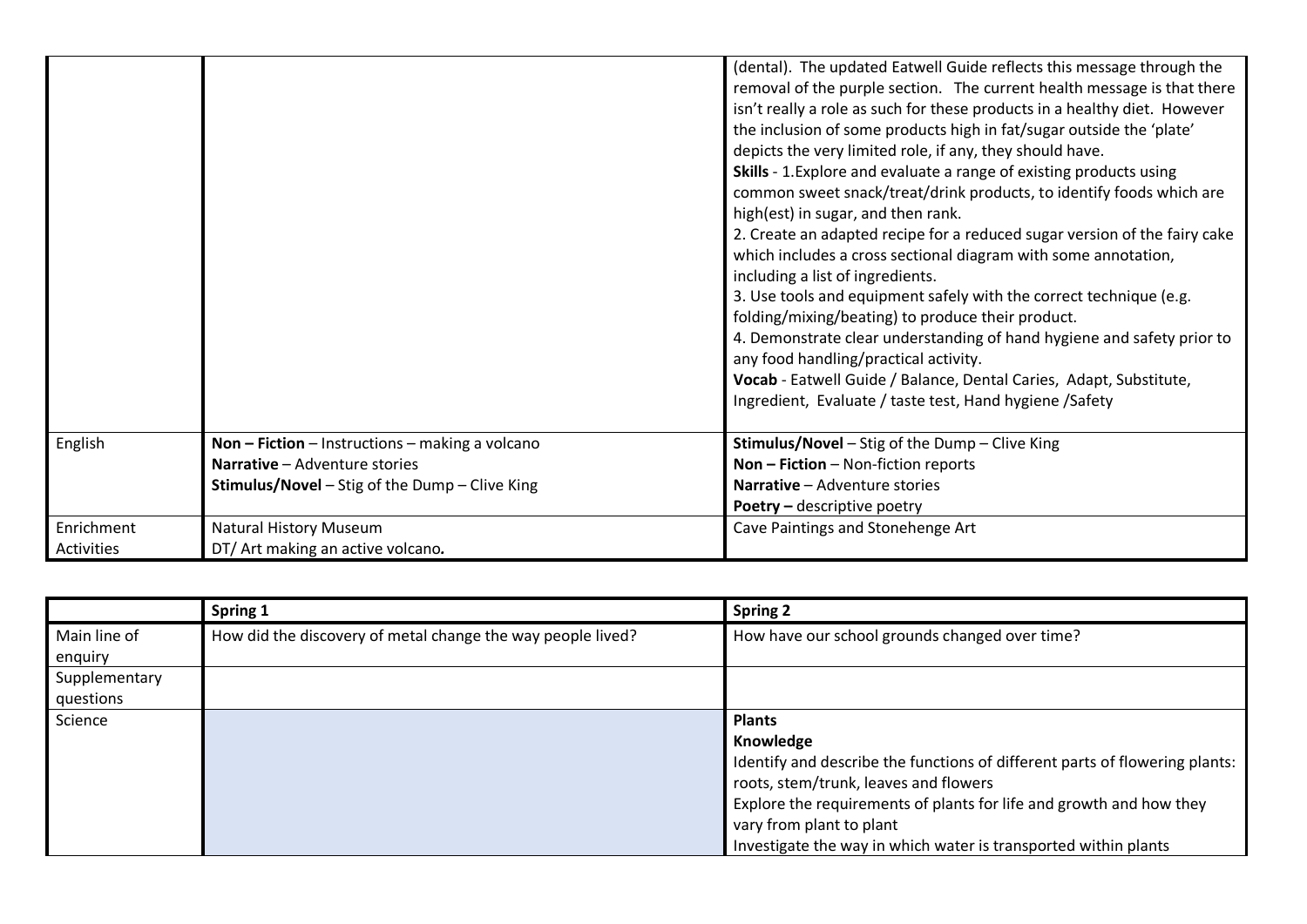|         |                                                                                                                                                                                                                                                                                                                                                                                                                                                                                                                                                                                                                                                                                                                                                                                                                                                                                                                                                                                                                                                                                                                                                                                                | Explore the part that flowers play in the life cycle of flowering plants,<br>including pollination, seed formation and seed dispersal.<br><b>Skills</b><br>(Asking Questions) Set up simple practical enquiries, comparative and<br>fair tests. (Measuring and recording) Make systematic and careful<br>observations and, where appropriate, take accurate measurements<br>using standard units, using a range of equipment, including<br>thermometers and data loggers. (Concluding) Identify differences,<br>similarities or changes related to simple scientific ideas and processes.<br>(Evaluating) Use results to draw simple conclusions, make predictions<br>for new values, suggest improvements and raise further questions.<br><b>Vocabulary</b><br>flowering plants, roots, stem/trunk, leaf/leaves, flowers, function,<br>support, nutrition/nutrients, reproduction, air, light, water, growth,<br>pollination, seed dispersal, seed formation, bud, blossom, petals, fruit,<br>vegetables, blub, water, light, temperature, healthy, germination,<br>reproduction. |
|---------|------------------------------------------------------------------------------------------------------------------------------------------------------------------------------------------------------------------------------------------------------------------------------------------------------------------------------------------------------------------------------------------------------------------------------------------------------------------------------------------------------------------------------------------------------------------------------------------------------------------------------------------------------------------------------------------------------------------------------------------------------------------------------------------------------------------------------------------------------------------------------------------------------------------------------------------------------------------------------------------------------------------------------------------------------------------------------------------------------------------------------------------------------------------------------------------------|------------------------------------------------------------------------------------------------------------------------------------------------------------------------------------------------------------------------------------------------------------------------------------------------------------------------------------------------------------------------------------------------------------------------------------------------------------------------------------------------------------------------------------------------------------------------------------------------------------------------------------------------------------------------------------------------------------------------------------------------------------------------------------------------------------------------------------------------------------------------------------------------------------------------------------------------------------------------------------------------------------------------------------------------------------------------------------|
| History | Changes in Britain from the Stone Age to the Iron Age (concentrating<br>on the Bronze Age/ Iron Age this half term)<br>Knowledge<br>Bronze Age religion, technology and travel e.g. Stonehenge, Iron Age hill<br>forts: tribal kingdoms, farming, art and culture<br><b>Skills</b><br>Chronology) Sequence events or artefacts use dates related to the<br>passing of time. (Range and depth of historical knowledge) Find out<br>about everyday lives of people in time studied. Compare with our life<br>today. Identify reasons for and results of people's actions. Understand<br>why people may have had to do something. (Interpretation of history)<br>Identify and give reasons for different ways in which the past is<br>represented. Distinguish between different sources and evaluate their<br>usefulness. Look at representations of the period - museums, cartoons<br>etc. (Historical Enquiry) Use a range of sources to find out about a<br>period, observe small details - artefacts, pictures. Begin to use the<br>library, e-learning for research, ask and answer questions.<br><b>Vocabulary</b><br>Fossil, artefact, trap, antelope, cave, hand axe, club, spear, huts, |                                                                                                                                                                                                                                                                                                                                                                                                                                                                                                                                                                                                                                                                                                                                                                                                                                                                                                                                                                                                                                                                                    |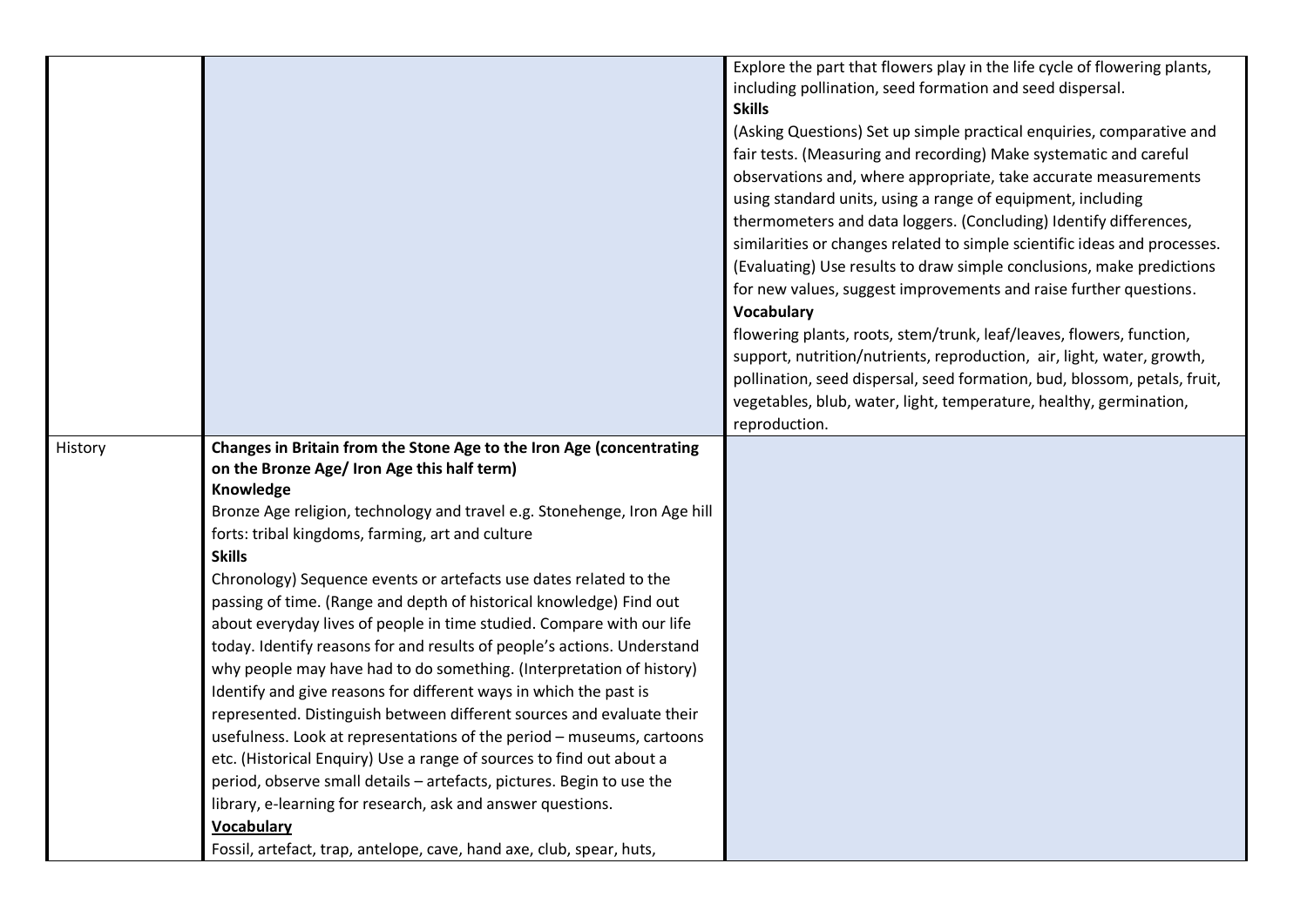|                          | mammoth, woolly rhinoceros, knives, needle and hook, bow and<br>arrows, raft, canoe, quern-stone, sickle, hoe, spin and weave,<br>Stonehenge, pottery, bronze, iron, metal, tribe.                                                                                                                                                                                                                                                                                                                                                                                                                                                                                                                                                                                                                                                                                                                                                                   |                                                                                                                                                                                                                                                                                                                                                                                                                                                                                                                                                                                                                                                                                                       |
|--------------------------|------------------------------------------------------------------------------------------------------------------------------------------------------------------------------------------------------------------------------------------------------------------------------------------------------------------------------------------------------------------------------------------------------------------------------------------------------------------------------------------------------------------------------------------------------------------------------------------------------------------------------------------------------------------------------------------------------------------------------------------------------------------------------------------------------------------------------------------------------------------------------------------------------------------------------------------------------|-------------------------------------------------------------------------------------------------------------------------------------------------------------------------------------------------------------------------------------------------------------------------------------------------------------------------------------------------------------------------------------------------------------------------------------------------------------------------------------------------------------------------------------------------------------------------------------------------------------------------------------------------------------------------------------------------------|
| Geography                | (Settlement work for the Iron Age Celts)<br>Knowledge: Human geography, including: types of settlement and land<br>use, economic activity including trade links, and the distribution of<br>natural resources including energy, food, minerals and water                                                                                                                                                                                                                                                                                                                                                                                                                                                                                                                                                                                                                                                                                             | Local area study<br>Knowledge<br>(Local area study - our school - looking at how our playground area has<br>changed over time. Eg - uses of the playground, fieldwork involving the<br>pond and field space, pie charts to show different uses and changes,<br>how you would improve the playground/field space?)<br><b>Skills</b><br>Use fieldwork to observe, measure record and present the human and<br>physical features in the local area using a range of methods, including<br>sketch maps, plans and graphs, and digital technologies<br>Use the 8 points of a compass, 4- and 6-figure grid references, symbols<br>and key (including the use of Ordnance Survey maps)<br><b>Vocabulary</b> |
| Art / DT                 | <b>DT-TEXTILES</b><br>In this topic, children will learn how to design and make a moving<br>puppet which is indirectly operated by hand e.g. marionette style or<br>push/pull mechanism. Children will explore a variety of examples as<br>inspiration for their own design. The project is a fusion of core DT and<br>textiles and will offer a broad challenge for different abilities.<br>Skills - Accurate measuring, cutting and joining skills will be the focus<br>skills for this project whilst selecting appropriate materials will still be<br>important in order to produce an appealing high quality product. This<br>project also offers a great opportunity to look at recycling and the<br>myriad of opportunities which could be exploited to produce an<br>attractive product with the lowest possible impact on the environment.<br>Vocab - Puppet / Design / Template / Joining / Sewing / Materials /<br>mechanism / marionette | Art - Matisse - Abstract Flowers and Leaves<br>Colour, Shape, Pattern, Printing<br>to create sketch books to record their observations and use them to<br>review and revisit ideas (Local area study - school playground)<br>Art - learn about great artists, architects and designers in history<br>Pupils to improve their mastery of art and design techniques, including<br>drawing, painting and sculpture with a range of materials [for example,<br>pencil, charcoal, paint, clay] (Matisse and Monet - plant still life and<br>flower paintings)                                                                                                                                              |
| English                  | <b>Stimulus: The Stolen Spear</b><br>Narrative: Dialogue and Plays, Legends                                                                                                                                                                                                                                                                                                                                                                                                                                                                                                                                                                                                                                                                                                                                                                                                                                                                          | Stimulus: Spy Dog Series - Andrew Cope<br><b>Narrative: Mystery Stories</b><br>Poetry: Language Play                                                                                                                                                                                                                                                                                                                                                                                                                                                                                                                                                                                                  |
| Enrichment<br>Activities |                                                                                                                                                                                                                                                                                                                                                                                                                                                                                                                                                                                                                                                                                                                                                                                                                                                                                                                                                      | <b>Barnes Wetland Centre</b>                                                                                                                                                                                                                                                                                                                                                                                                                                                                                                                                                                                                                                                                          |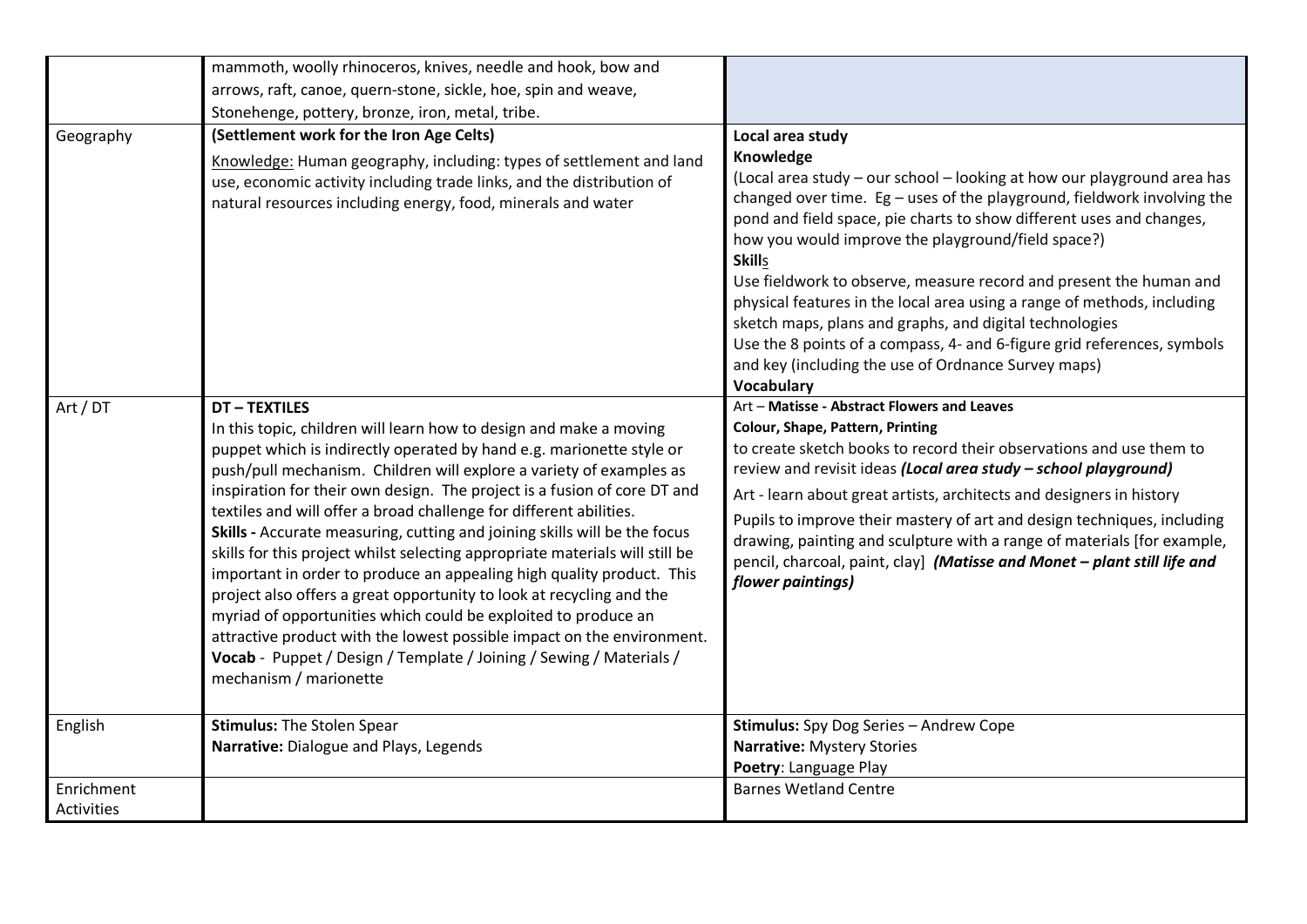|               | Summer 1                                                                                                                                                                                                                                                                                                                                                                                                                                                                                                                                                                                                                                                                                                                                                                                                                                                                                                   | <b>Summer 2</b>                                                                                                                                                                                                                                                                                                                                                                                                                                                                                                                                                                                                                                                                                                                                                                                                                                                                                                                                                                           |
|---------------|------------------------------------------------------------------------------------------------------------------------------------------------------------------------------------------------------------------------------------------------------------------------------------------------------------------------------------------------------------------------------------------------------------------------------------------------------------------------------------------------------------------------------------------------------------------------------------------------------------------------------------------------------------------------------------------------------------------------------------------------------------------------------------------------------------------------------------------------------------------------------------------------------------|-------------------------------------------------------------------------------------------------------------------------------------------------------------------------------------------------------------------------------------------------------------------------------------------------------------------------------------------------------------------------------------------------------------------------------------------------------------------------------------------------------------------------------------------------------------------------------------------------------------------------------------------------------------------------------------------------------------------------------------------------------------------------------------------------------------------------------------------------------------------------------------------------------------------------------------------------------------------------------------------|
| Main line of  | How did the Romans set out to rule the world?                                                                                                                                                                                                                                                                                                                                                                                                                                                                                                                                                                                                                                                                                                                                                                                                                                                              |                                                                                                                                                                                                                                                                                                                                                                                                                                                                                                                                                                                                                                                                                                                                                                                                                                                                                                                                                                                           |
| enquiry       |                                                                                                                                                                                                                                                                                                                                                                                                                                                                                                                                                                                                                                                                                                                                                                                                                                                                                                            |                                                                                                                                                                                                                                                                                                                                                                                                                                                                                                                                                                                                                                                                                                                                                                                                                                                                                                                                                                                           |
| Supplementary | Can we see in the absence of light?                                                                                                                                                                                                                                                                                                                                                                                                                                                                                                                                                                                                                                                                                                                                                                                                                                                                        | Do opposites attract?                                                                                                                                                                                                                                                                                                                                                                                                                                                                                                                                                                                                                                                                                                                                                                                                                                                                                                                                                                     |
| questions     |                                                                                                                                                                                                                                                                                                                                                                                                                                                                                                                                                                                                                                                                                                                                                                                                                                                                                                            |                                                                                                                                                                                                                                                                                                                                                                                                                                                                                                                                                                                                                                                                                                                                                                                                                                                                                                                                                                                           |
| Science       | Light<br>Knowledge<br>Recognise that they need light in order to see things and that dark is the<br>absence of light<br>Notice that light is reflected from surfaces<br>Recognise that light from the sun can be dangerous and that there are<br>ways to protect their eyes<br>Recognise that shadows are formed when the light from a light source is<br>blocked by an opaque object<br>Find patterns in the way that the size of shadows change.<br><b>Skills</b><br>(Asking Questions) Set up simple practical enquiries, comparative and<br>fair tests. (Measuring and recording) Gather, record, classify and present<br>data in a variety of ways to help in answering questions. (Concluding)<br>Use straightforward scientific evidence to answer questions or to<br>support their findings.<br><b>Vocabulary</b><br>light, see, dark, reflect, surface, natural, star, sun, moon, blocked, solid, | <b>Forces and Magnets</b><br>Knowledge<br>Compare how things move on different surfaces<br>Notice that some forces need contact between two objects, but<br>magnetic forces can act at a distance<br>Observe how magnets attract or repel each other and attract some<br>materials and not others<br>Compare and group together a variety of everyday materials on the<br>basis of whether they are attracted to a magnet, and identify some<br>magnetic materials<br>Describe magnets as having two poles<br>Predict whether two magnets will attract or repel each other, depending<br>on which poles are facing.<br><b>Skills</b><br>(Asking Questions) Set up simple practical enquiries, comparative and<br>fair tests. (Measuring and recording) Make systematic and careful<br>observations and, where appropriate, take accurate measurements<br>using standard units, using a range of equipment, including<br>thermometers and data loggers. (Concluding) Identify differences, |
| History       | light source, opaque.<br>The Roman Empire and its impact on Britain<br>Knowledge<br>Julius Caesar's attempted invasion in 55-54 BC<br>The Roman Empire by AD 42 and the power of its army                                                                                                                                                                                                                                                                                                                                                                                                                                                                                                                                                                                                                                                                                                                  | similarities or changes related to simple scientific ideas and processes.<br>(Evaluating) Use results to draw simple conclusions, make predictions<br>for new values, suggest improvements and raise further questions.<br><b>Vocabulary</b><br>force, push, pull, open, surface, magnet, magnetic, attract, repel,<br>magnetic poles, north, south                                                                                                                                                                                                                                                                                                                                                                                                                                                                                                                                                                                                                                       |
|               | Successful invasion by Claudius and conquest, including Hadrian's Wall<br>British resistance, for example, Boudica                                                                                                                                                                                                                                                                                                                                                                                                                                                                                                                                                                                                                                                                                                                                                                                         |                                                                                                                                                                                                                                                                                                                                                                                                                                                                                                                                                                                                                                                                                                                                                                                                                                                                                                                                                                                           |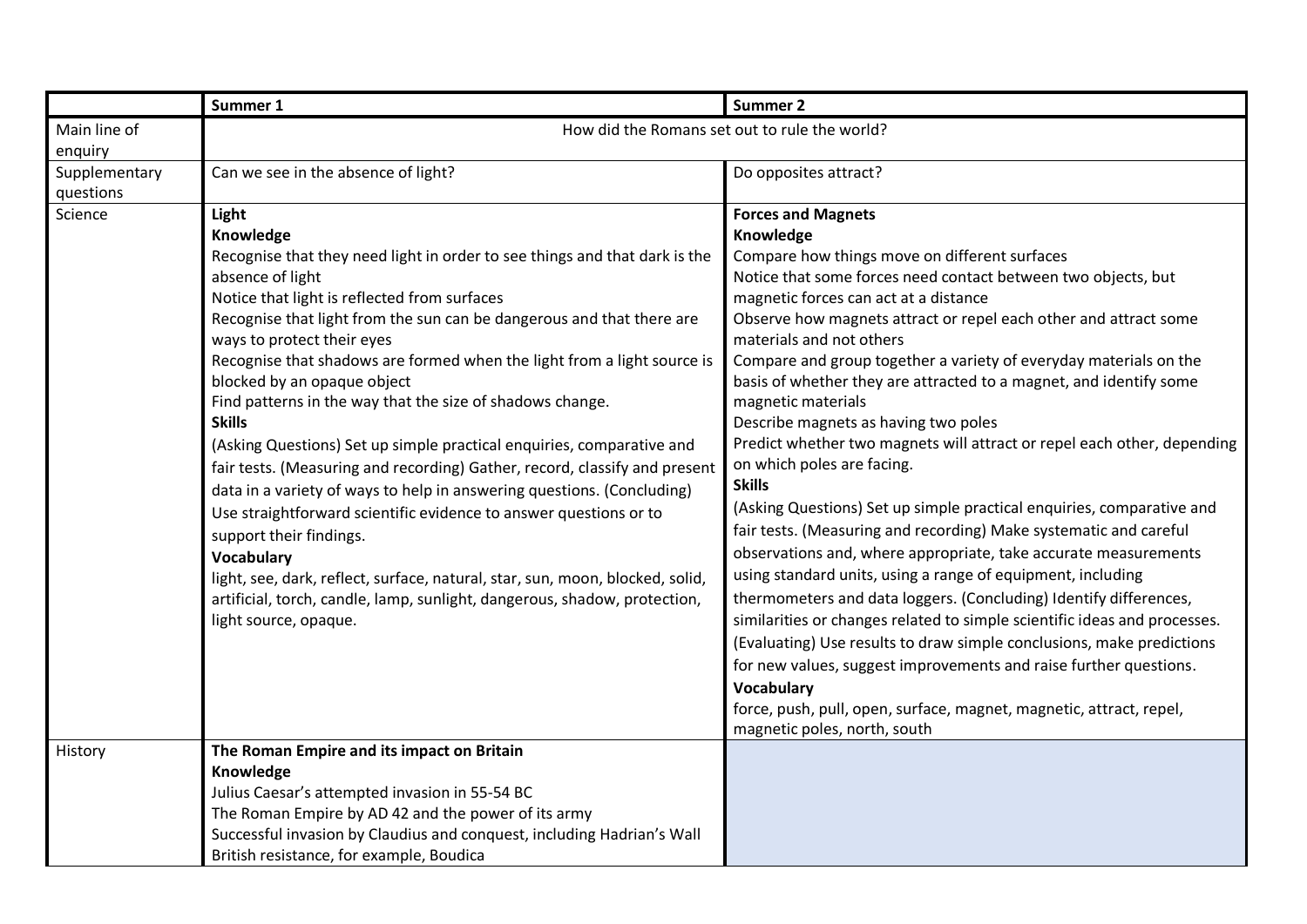|           | 'Romanisation' of Britain: sites such as Caerwent and the impact of<br>technology, culture and beliefs, including early Christianity. Roman<br>withdrawal from Britain in c. AD 410 and the fall of the western Roman<br>Empire<br><b>Skills</b><br>(Chronology) Place the time studied on a time line. Sequence events or<br>artefacts use dates related to the passing of time. (Historical Enquiry)<br>Use a range of sources to find out about a period, observe small details<br>- artefacts, pictures. Select and record information relevant to the<br>study. Begin to use the library, e-learning for research, ask and answer<br>questions. (Interpretation of History) Distinguish between different<br>sources and evaluate their usefulness. (Organisation and<br>Communication) Recall, select and organise historical information.<br>Communicate their knowledge and understanding.<br><b>Vocabulary</b><br>harp, conquer, Aquila, sewer, coin, toga, army, emperor, grapes, roads,<br>candle, empire, Rome, inventions, tunic, chaise, standard, mythology,<br>amphitheatre, aqueduct, mosaic, Julius Caesar, arch, villa, sword,<br>senate, Colosseum, gods, Romans, soldier, baths, gladiator, armour,<br>basilica, temple, sandals, shield, chariot, slave, feast, republic, Pantheon,<br>centurion, helmet. |                                                                                                                                                                                                                                                                                                                                                                                                                                                                                                             |
|-----------|---------------------------------------------------------------------------------------------------------------------------------------------------------------------------------------------------------------------------------------------------------------------------------------------------------------------------------------------------------------------------------------------------------------------------------------------------------------------------------------------------------------------------------------------------------------------------------------------------------------------------------------------------------------------------------------------------------------------------------------------------------------------------------------------------------------------------------------------------------------------------------------------------------------------------------------------------------------------------------------------------------------------------------------------------------------------------------------------------------------------------------------------------------------------------------------------------------------------------------------------------------------------------------------------------------------------------------|-------------------------------------------------------------------------------------------------------------------------------------------------------------------------------------------------------------------------------------------------------------------------------------------------------------------------------------------------------------------------------------------------------------------------------------------------------------------------------------------------------------|
| Geography |                                                                                                                                                                                                                                                                                                                                                                                                                                                                                                                                                                                                                                                                                                                                                                                                                                                                                                                                                                                                                                                                                                                                                                                                                                                                                                                                 | Roman influence on British towns<br>Knowledge<br>Name and locate counties and cities of the United Kingdom,<br>geographical regions and their identifying human characteristics and<br>understand how some of these aspects have changed over time<br>Place knowledge - understand geographical similarities and differences<br>through the study of human and physical geography of a region of the<br>United Kingdom, a region in a European country (Place study - Italy)<br><b>Skills</b><br>Vocabulary |
| Art / DT  | Art – Roman Mosaics – Form, Texture, Pattern                                                                                                                                                                                                                                                                                                                                                                                                                                                                                                                                                                                                                                                                                                                                                                                                                                                                                                                                                                                                                                                                                                                                                                                                                                                                                    | DT - Making and testing a balloon buggy will be an engaging experience                                                                                                                                                                                                                                                                                                                                                                                                                                      |
|           | earn about great artists, architects and designers in history (Italian                                                                                                                                                                                                                                                                                                                                                                                                                                                                                                                                                                                                                                                                                                                                                                                                                                                                                                                                                                                                                                                                                                                                                                                                                                                          | to excite children about Design Technology.                                                                                                                                                                                                                                                                                                                                                                                                                                                                 |
|           | artists – Da Vinci's Mona Lisa, Modigliani)                                                                                                                                                                                                                                                                                                                                                                                                                                                                                                                                                                                                                                                                                                                                                                                                                                                                                                                                                                                                                                                                                                                                                                                                                                                                                     | Skills - In this project, children will learn to explore, understand and use                                                                                                                                                                                                                                                                                                                                                                                                                                |
|           | Skills - Record from first hand observation, experience and imagination                                                                                                                                                                                                                                                                                                                                                                                                                                                                                                                                                                                                                                                                                                                                                                                                                                                                                                                                                                                                                                                                                                                                                                                                                                                         | a mechanical system in their product (axle/wheels/bearings).                                                                                                                                                                                                                                                                                                                                                                                                                                                |
|           | Ask and answer questions about the starting points for their work.                                                                                                                                                                                                                                                                                                                                                                                                                                                                                                                                                                                                                                                                                                                                                                                                                                                                                                                                                                                                                                                                                                                                                                                                                                                              | Vocab - Gravity - the force which acts upon an unsupported object to                                                                                                                                                                                                                                                                                                                                                                                                                                        |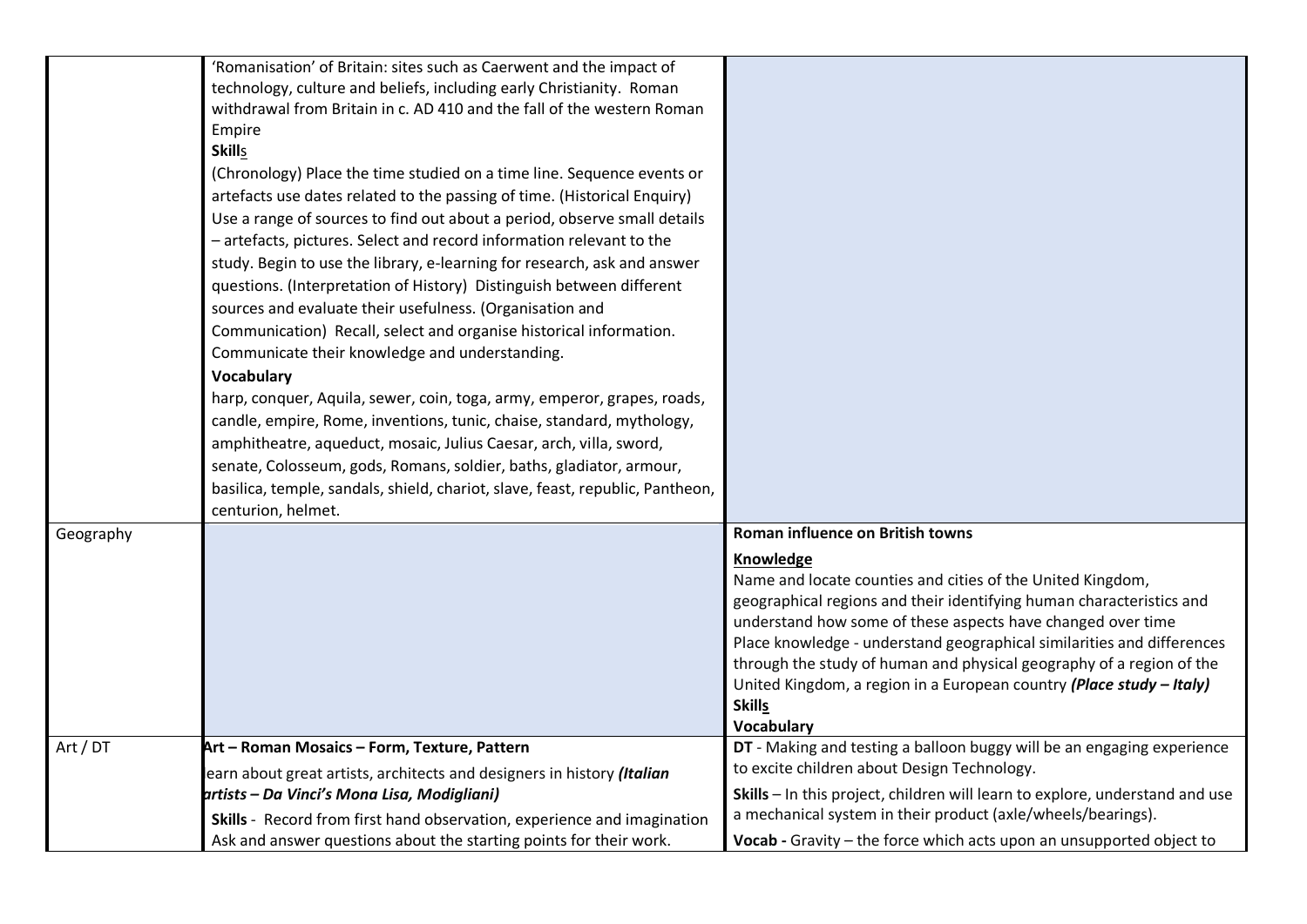|                          | Understand materials and processes used in making art, craft and                                                                                                                                                                                                    | bring it down to earth                                                                                    |
|--------------------------|---------------------------------------------------------------------------------------------------------------------------------------------------------------------------------------------------------------------------------------------------------------------|-----------------------------------------------------------------------------------------------------------|
| design.<br>design.       | Explore the use of shape, line, symmetry and geometry in pattern<br>Create and produce a pattern design for a Mosaic tile using suitable<br>materials to create a raised repeating pattern.<br>Vocab - Observational drawing and painting. Design, outline, colour, | Friction – is a force between two surfaces that are sliding, or trying to<br>slide, across each other     |
|                          |                                                                                                                                                                                                                                                                     | Energy - stored energy (potential energy) movement energy<br>(kinaesthetic)                               |
|                          |                                                                                                                                                                                                                                                                     | Record – to write down / evidence (weight $g/kg$ vs distance m/cm)                                        |
|                          | Shapes, symmetry and patterns.                                                                                                                                                                                                                                      | Evaluate – to judge to quality and value of a product/range of products                                   |
|                          |                                                                                                                                                                                                                                                                     | Safety / Risk – to understand potential danger(s) and the appropriate<br>action to take in order to avoid |
| English                  | <b>Stimulus: Invaders and Settlers</b>                                                                                                                                                                                                                              | Stimulus: The Firework Makers Daughter - Philip Pullman                                                   |
|                          | <b>Non-Fiction:</b> Information texts                                                                                                                                                                                                                               | <b>Non-Fiction:</b>                                                                                       |
|                          | <b>Narrative:</b>                                                                                                                                                                                                                                                   | Narrative: Dialogue and character development                                                             |
|                          |                                                                                                                                                                                                                                                                     | <b>Poetry: Shape Poetry</b>                                                                               |
| Enrichment<br>Activities | Roman workshop in school                                                                                                                                                                                                                                            | Making a Roman shield.                                                                                    |

## Art and Design

To create sketch books to record their observations and use them to review and revisit ideas To improve their mastery of art and design techniques, including drawing, painting and sculpture with a range of materials [for example, pencil, charcoal, paint, clay] About great artists, architects and designers in history

## Design and Technology

## Design

Use research and develop design criteria to inform the design of innovative, functional, appealing products that are fit for purpose, aimed at particular individuals or groups Generate, develop, model and communicate their ideas through discussion, annotated sketches, cross-sectional and exploded diagrams, prototypes, pattern pieces and computer-aided design

#### Make

Select from and use a wider range of tools and equipment to perform practical tasks [for example, cutting, shaping, joining and finishing], accurately Select from and use a wider range of materials and components, including construction materials, textiles and ingredients, according to their functional properties and aesthetic qualities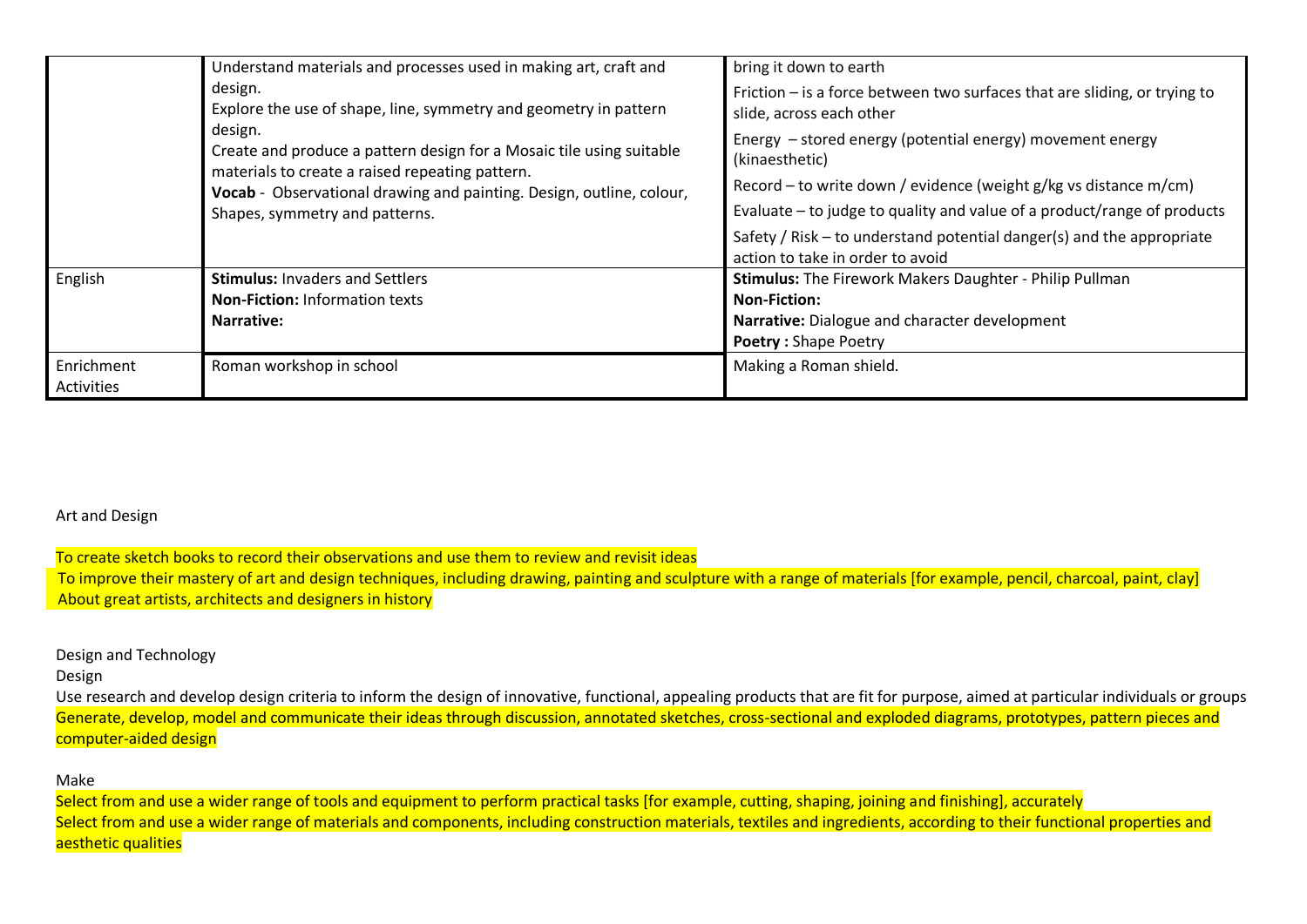#### Evaluate

Investigate and analyse a range of existing products

Evaluate their ideas and products against their own design criteria and consider the views of others to improve their work Understand how key events and individuals in design and technology have helped shape the world

#### Technical knowledge

Apply their understanding of how to strengthen, stiffen and reinforce more complex structures

Understand and use mechanical systems in their products [for example, gears, pulleys, cams, levers and linkages] Understand and use electrical systems in their products [for example, series circuits incorporating switches, bulbs, buzzers and motors] Apply their understanding of computing to program, monitor and control their products.

## Geography

Locational knowledge

Locate the world's countries, using maps to focus on Europe (including the location of Russia) and North and South America, concentrating on their environmental regions, key physical and human characteristics, countries, and major cities

Name and locate counties and cities of the United Kingdom, geographical regions and their identifying human and physical characteristics, key topographical features (including hills, mountains, coasts and rivers), and land-use patterns; and understand how some of these aspects have changed over time

Identify the position and significance of latitude, longitude, Equator, Northern Hemisphere, Southern Hemisphere, the Tropics of Cancer and Capricorn, Arctic and Antarctic Circle, the Prime/Greenwich Meridian and time zones (including day and night)

## Place knowledge

Understand geographical similarities and differences through the study of human and physical geography of a region of the United Kingdom, a region in a European country, and a region in North or South America

Human and physical geography

Describe and understand key aspects of:

Physical geography, including: climate zones, biomes and vegetation belts, rivers, mountains, volcanoes and earthquakes, and the water cycle Human geography, including: types of settlement and land use, economic activity including trade links, and the distribution of natural resources including energy, food, minerals and water

## Geographical skills and fieldwork

Use maps, atlases, globes and digital/computer mapping to locate countries and describe features studied

Use the 8 points of a compass, 4- and 6-figure grid references, symbols and key (including the use of Ordnance Survey maps) to build their knowledge of the United Kingdom and the wider world

Use fieldwork to observe, measure record and present the human and physical features in the local area using a range of methods, including sketch maps, plans and graphs, and digital technologies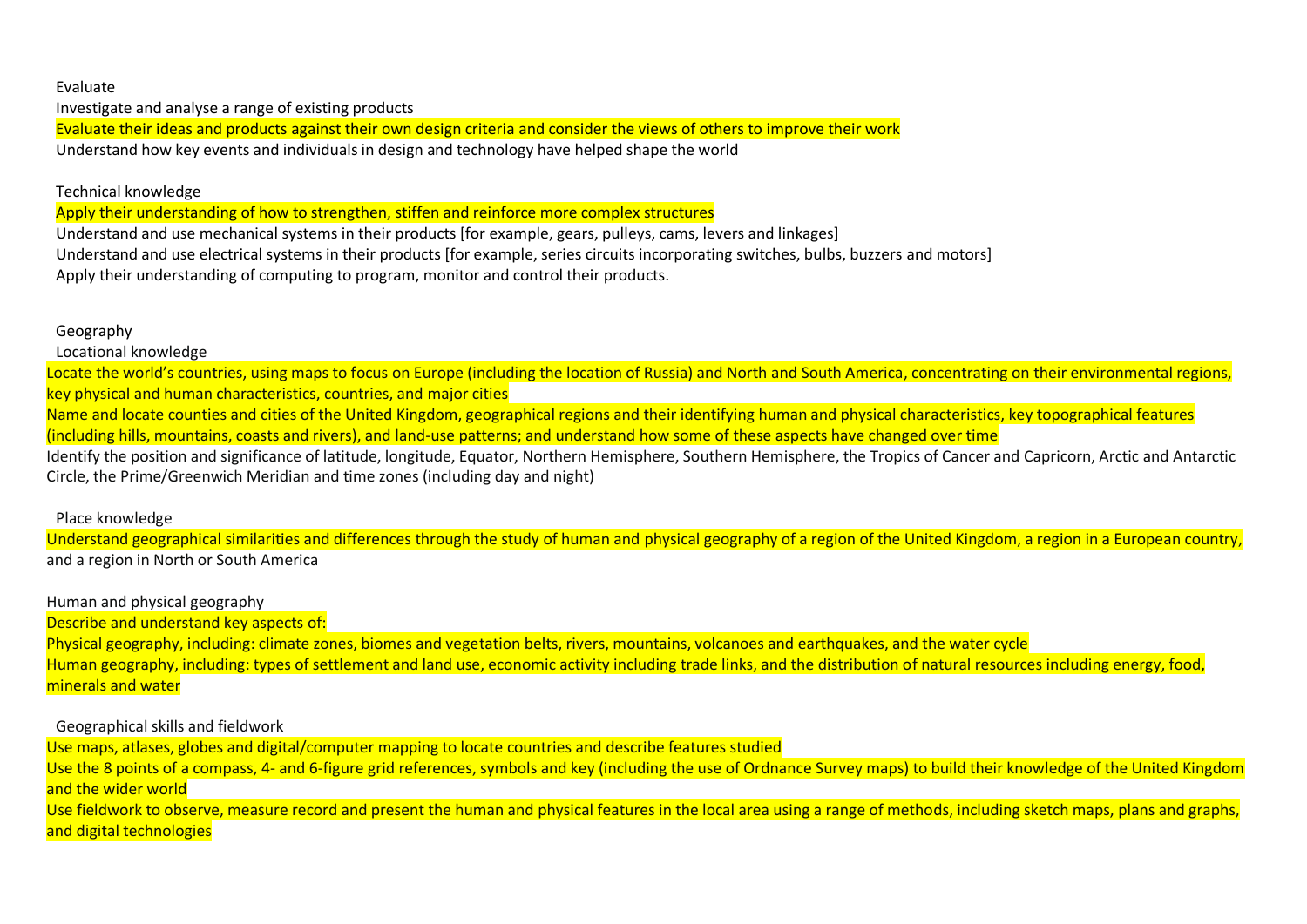#### History

Changes in Britain from the Stone Age to the Iron Age. Examples include: Late Neolithic hunter-gatherers and early farmers, for example, Skara Brae Bronze Age religion, technology and travel, for example, Stonehenge Iron Age hill forts: tribal kingdoms, farming, art and culture

The Roman Empire and its impact on Britain. Examples include: Julius Caesar's attempted invasion in 55-54 BC The Roman Empire by AD 42 and the power of its army Successful invasion by Claudius and conquest, including Hadrian's Wall British resistance, for example, Boudica 'Romanisation' of Britain: sites such as Caerwent and the impact of technology, culture and beliefs, including early Christianity

British settlement by Anglo Saxons and Scots. Examples include: Roman withdrawal from Britain in c. AD 410 and the fall of the western Roman Empire Britain's settlement by Anglo-Saxons and Scots. Examples include: Scots invasions from Ireland to north Britain (now Scotland) Anglo-Saxon invasions, settlements and kingdoms: place names and village life Anglo-Saxon art and culture Christian conversion – Canterbury, Iona and Lindisfarne

The Viking and Anglo-Saxon struggle for the Kingdom of England to the time of Edward the Confessor. Examples include Viking raids and invasion Resistance by Alfred the Great and Athelstan, first king of England Further Viking invasions and Danegeld Anglo-Saxon laws and justice Edward the Confessor and his death in 1066

A local history study. Examples include A depth study linked to one of the British areas of study listed above A study over time tracing how several aspects of national history are reflected in the locality (this can go beyond 1066) A study of an aspect of history or a site dating from a period beyond 1066 that is significant in the locality.

A study of an aspect or theme in British history that extends pupils' chronological knowledge beyond 1066. Examples include The changing power of monarchs using case studies such as John, Anne and Victoria Changes in an aspect of social history, such as crime and punishment from the Anglo-Saxons to the present or leisure and entertainment in the 20th Century

The legacy of Greek or Roman culture (art, architecture or literature) on later periods in British history, including the present day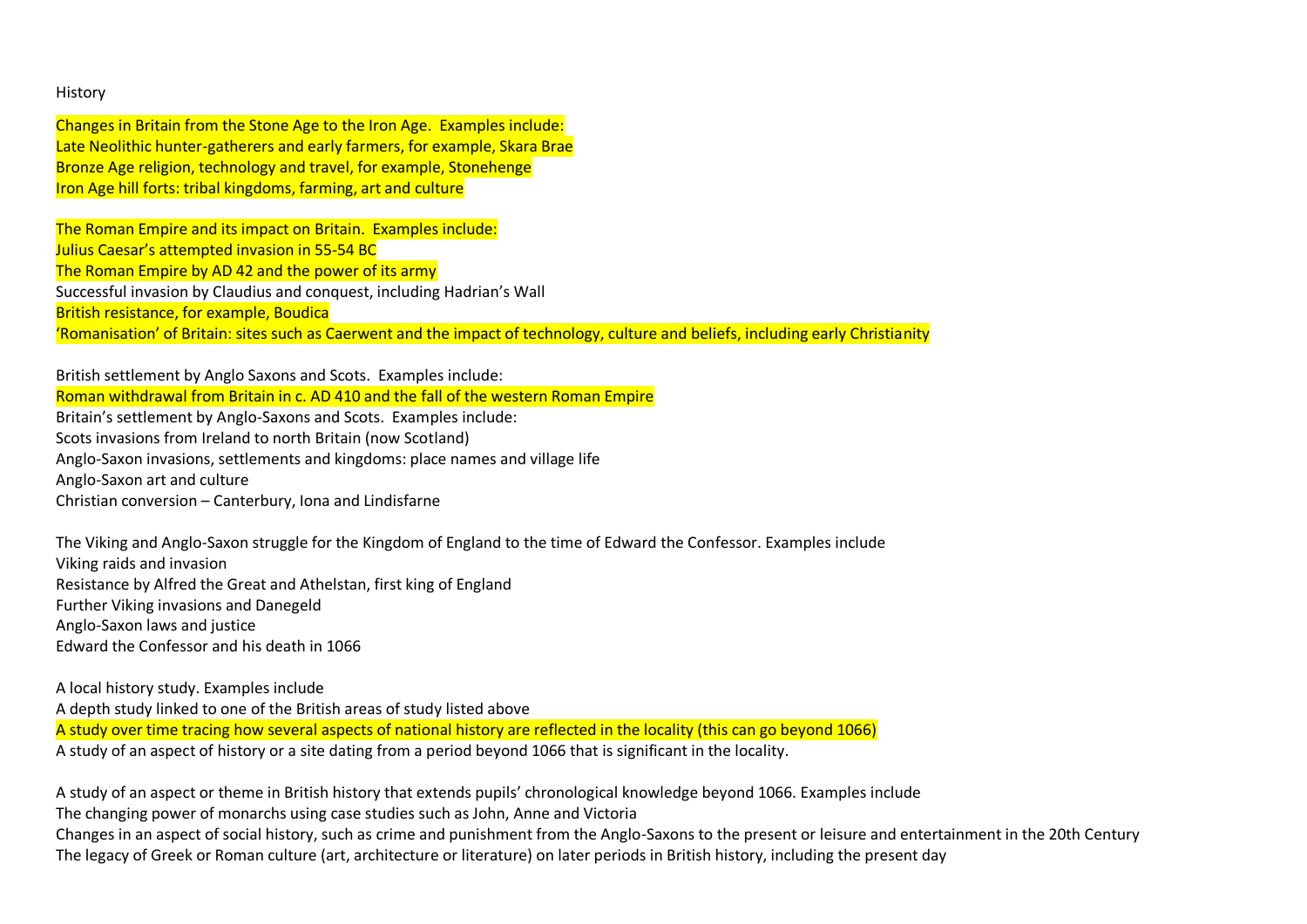A significant turning point in British history, for example, the first railways or the Battle of Britain

The achievements of the earliest civilizations – an overview of where and when the first civilizations appeared and a depth study of one of the following: Ancient Sumer; The Indus Valley; Ancient Egypt; The Shang Dynasty of Ancient China Ancient Greece – a study of Greek life and achievements and their influence on the western world

A non-European society that provides contrasts with British history – one study chosen from: early Islamic civilization, including a study of Baghdad c. AD 900; Mayan civilization c. AD 900; Benin (West Africa) c. AD 900-1300.

#### Science

## Plants

Identify and describe the functions of different parts of flowering plants: roots, stem/trunk, leaves and flowers Explore the requirements of plants for life and growth (air, light, water, nutrients from soil, and room to grow) and how they vary from plant to plant Investigate the way in which water is transported within plants explore the part that flowers play in the life cycle of flowering plants, including pollination, seed formation and seed dispersal.

## Animals, including humans

Identify that animals, including humans, need the right types and amount of nutrition, and that they cannot make their own food; they get nutrition from what they eat Identify that humans and some other animals have skeletons and muscles for support, protection and movement.

## **Rocks**

Compare and group together different kinds of rocks on the basis of their appearance and simple physical properties Describe in simple terms how fossils are formed when things that have lived are trapped within rock Recognise that soils are made from rocks and organic matter.

## **Light**

Recognise that they need light in order to see things and that dark is the absence of light Notice that light is reflected from surfaces Recognise that light from the sun can be dangerous and that there are ways to protect their eyes Recognise that shadows are formed when the light from a light source is blocked by an opaque object Find patterns in the way that the size of shadows change.

#### Forces and Magnets

Compare how things move on different surfaces

Notice that some forces need contact between two objects, but magnetic forces can act at a distance

Observe how magnets attract or repel each other and attract some materials and not others

Compare and group together a variety of everyday materials on the basis of whether they are attracted to a magnet, and identify some magnetic materials

Describe magnets as having two poles